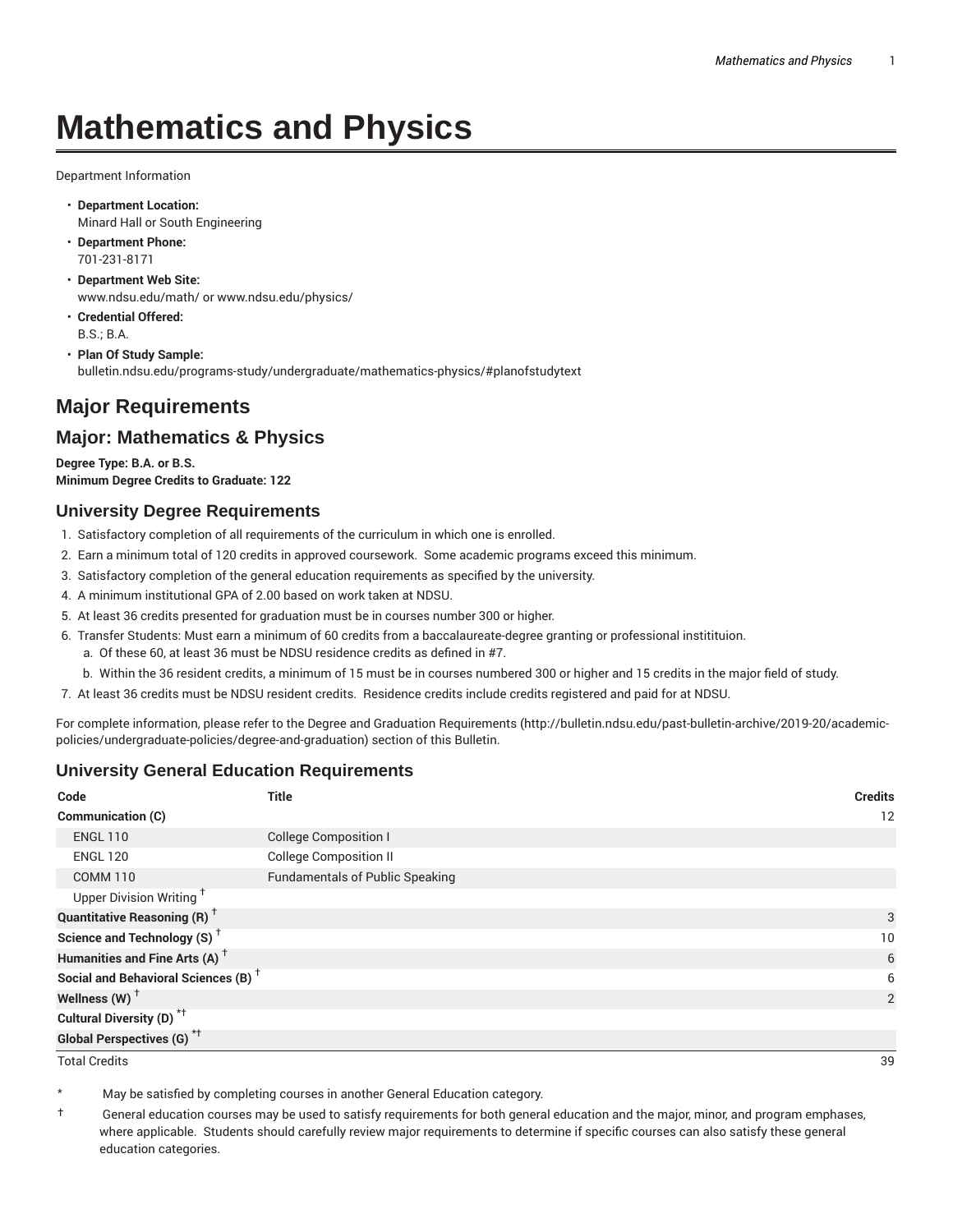• A list of university approved general education courses and administrative policies are available here (http://bulletin.ndsu.edu/past-bulletinarchive/2019-20/academic-policies/undergraduate-policies/general-education/#genedcoursestext).

#### **College Requirements**

| Code              | Title |                                                                                                                                             | <b>Credits</b> |
|-------------------|-------|---------------------------------------------------------------------------------------------------------------------------------------------|----------------|
| foreign language. |       | Bachelor of Arts (BA) Degree - An additional 12 credits Humanities and Social Sciences and proficiency at the second year level in a modern |                |
|                   |       | Bachelor of Science (BS) Degree - An additional 6 credits in Humanities or Social Sciences                                                  |                |

Humanities and Social Sciences may be fulfilled by any course having the following prefix: ADHM, ANTH, ARCH, ART, CJ, CLAS, COMM, ECON, ENGL, FREN, GEOG, GERM, HDFS, HIST, LA, LANG, MUSC, PHIL, POLS, PSYC, RELS, SOC, SPAN, THEA, WGS, or any course from the approved list of general education courses in humanities and social sciences (general education categories A and B). These credits must come from outside the department of the student's major.

#### **Major Requirements**

A grade of 'C' or better is required for all MATH, PHYS, and AST prefix courses.

| Code                                          | <b>Title</b>                                                                                                  | <b>Credits</b> |
|-----------------------------------------------|---------------------------------------------------------------------------------------------------------------|----------------|
| <b>Mathematics Major Requirements</b>         |                                                                                                               |                |
| <b>MATH 129</b>                               | Basic Linear Algebra                                                                                          | 3              |
| <b>MATH 165</b>                               | Calculus I (May satisfy general education category R)                                                         | 4              |
| <b>MATH 166</b>                               | Calculus II                                                                                                   | 4              |
| <b>MATH 265</b>                               | Calculus III                                                                                                  | 4              |
| <b>MATH 266</b>                               | Introduction to Differential Equations                                                                        | 3              |
| <b>MATH 270</b>                               | <b>Introduction to Abstract Mathematics</b>                                                                   | 3              |
| <b>MATH 329</b>                               | Intermediate Linear Algebra                                                                                   | 3              |
| <b>MATH 346</b>                               | <b>Metric Space Topology</b>                                                                                  | 3              |
| Select any two of the following:              |                                                                                                               | 6              |
| <b>MATH 420</b>                               | Abstract Algebra I                                                                                            |                |
| <b>MATH 450</b>                               | Real Analysis I                                                                                               |                |
| <b>MATH 452</b>                               | <b>Complex Analysis</b>                                                                                       |                |
| <b>MATH 483</b>                               | <b>Partial Differential Equations</b>                                                                         |                |
| <b>MATH 491</b>                               | Seminar                                                                                                       | 2              |
| <b>Physics Major Requirements</b>             |                                                                                                               |                |
| <b>PHYS 171</b>                               | Introductory Projects in Physics                                                                              | 1              |
| <b>PHYS 251</b><br>& 251L                     | <b>University Physics I</b><br>and University Physics I Laboratory (May satisfy general education category S) | 5              |
| <b>PHYS 251R</b>                              | University Physics I Recitation                                                                               | 1              |
| <b>PHYS 252</b><br>& 252L                     | University Physics II<br>and University Physics II Laboratory (May satisfy general education category S)      | $\sqrt{5}$     |
| PHYS 252R                                     | <b>University Physics II Recitation</b>                                                                       | 1.             |
| <b>PHYS 350</b>                               | <b>Modern Physics</b>                                                                                         | 3              |
| <b>PHYS 355</b>                               | Classical Mechanics (or PHY 330: Intermediate Mechanics at MSUM)                                              | 3              |
| <b>PHYS 360</b>                               | <b>Modern Physics II</b>                                                                                      | 3              |
| <b>PHYS 361</b>                               | Electromagnetic Theory (or PHY 370: Electromagnetic Theory at MSUM)                                           | 3              |
| <b>PHYS 370</b>                               | Introduction to Computational Physics                                                                         | 3              |
| <b>PHYS 462</b>                               | <b>Thermal and Statistical Physics</b>                                                                        | 3              |
| <b>PHYS 485</b>                               | <b>Quantum Mechanics I</b>                                                                                    | 3              |
| <b>PHYS 486</b>                               | <b>Quantum Mechanics II</b>                                                                                   | 3              |
| <b>PHYS 489</b>                               | Senior Project II                                                                                             | 3              |
| Physics Electives: Select 3 of the following: |                                                                                                               | 9              |
| <b>PHYS 215</b>                               | Research For Undergraduates                                                                                   |                |
| <b>PHYS 411</b>                               | <b>Optics for Scientists &amp; Engineers</b>                                                                  |                |
| <b>PHYS 413</b>                               | Lasers for Scientists and Engineers                                                                           |                |
| <b>PHYS 415</b>                               | <b>Elements of Photonics</b>                                                                                  |                |